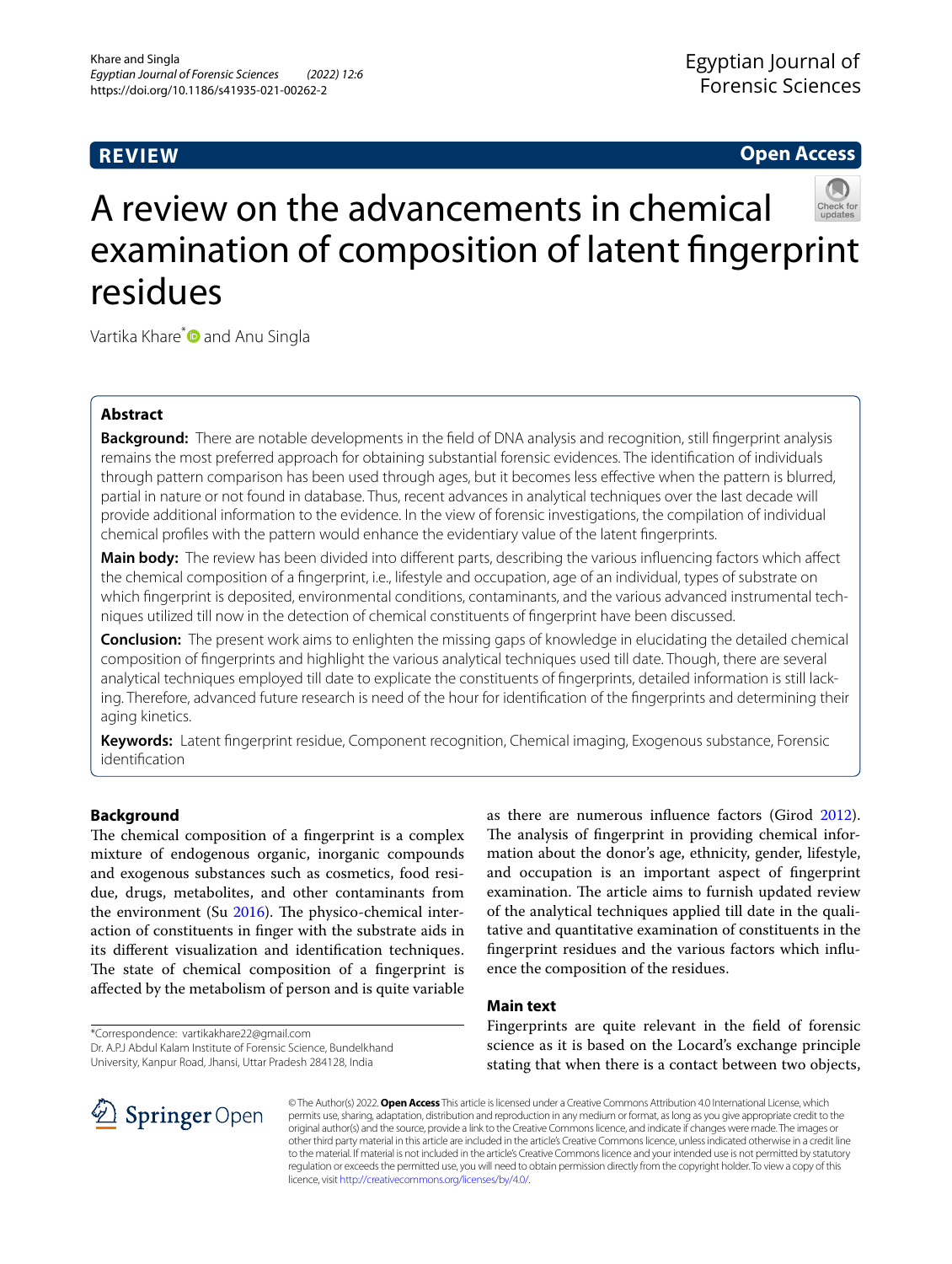there is an exchange of trace materials between the two objects. Fingerprint result as a transfer of materials from the papillary ridges of the fngers to the surface during a contact. Latent prints are mainly composed of the human sweat secretion, i.e., apocrine, eccrine mainly and sebum, although other contaminants may be present on the fngers where the prints are deposited, e.g. food residues, cosmetics, skin cells (Ramotowski [2001\)](#page-8-1).

Fingerprints have been proved to be gold standard for the individual identifcation in crime cases and law enforcement since long. But as the latent prints are invisible in nature, they require enhancement methods for their visualization. The numerous methods include optical, physical, and chemical methods which rely mainly on the components of the fngerprint residue and their physico-chemical interactions. The conventional methods are sometimes inefective because of presence of complicated surfaces, health hazards, and their destructive nature (Su  $2016$ ). Thus, different novel techniques like immunogenic and nucleic acid reagents, nanoparticles, mass spectrometry imaging, spectroscopy and other electrochemistry approaches have been developed for the latent print detection in the recent years (Xu et al. [2014\)](#page-8-2) (Becue A [2012](#page-7-1)). Through recent researches, it has been established that fngerprint does not provide just an image but additional information as well, when the endogenous and exogenous contaminants like drugs and explosives in the latent print are correctly identifed, it could help in connecting the individual to the crime spontaneously (Hazarika and Russell [2012\)](#page-7-2) (Xu et al. [2014\)](#page-8-2).

## **Factors infuencing the chemical constituents of fngerprint residues**

#### **Lifestyle and occupation of donor**

In daily life, oils are applied on the skin as part of cosmetic which forms a lipid barrier on the surface of skin. The different types of fatty acids, i.e., lauric, oleic, palmitic, stearic, and myristic acids, are mainly used as intermediates in the manufacture of alkali salts, which are later used as emollients and lubricants in a variety of cosmetic creams, pastes, soaps, and cakes (Osol., 1980) Balsam ([1972\)](#page-7-3) (Eiermann [1986\)](#page-7-4) (Creenberc [1954](#page-7-5)) (FDA [1981](#page-7-6)). The different concentrations of fatty acid in the cosmetic product range from 0.1 to 25%. Stearic acid is mainly found in makeup, shaving, and skin care category of cosmetics. Oleic acid can be mainly found in the eye makeup and hair coloring products. Palmitic, lauric, and myristic acids are contained in skin care, shaving, and non-coloring hair solutions and personal hygiene products. The different types of cosmetic-grade lauric, oleic, myristic, palmitic, and stearic acids occur as mixtures of fatty acids depending on their source and method of manufacture.

The presence of palmitic, stearic, and palmitoleic acid as the most abundant fatty acid was demonstrated and the presence of cosmetics was also detected in the female subject's prints using gas chromatography mass spectroscopy (Darke, D J and Wilson, J D [1979\)](#page-7-7).

The identification of exogenous contaminants in the latent fngerprint is found to provide intelligent information for police investigation, safety control and court cases. In recent studies, MS imaging technique has proved to be successful in detecting explosive compound and gunshot residues in the fngerprint residue, and ion signals were also constructed to determine ridge pattern (Ifa D R [2008\)](#page-7-8) (Forbes and Sisco [2014a](#page-7-9)) (Szynkowska M I [2010](#page-8-3)) (Forbes and Sisco [2014b\)](#page-7-10)(Kaplan-Sandquist and LeBeau [2014](#page-7-11)).

There are many organic molecules identified in the fingerprint residues, such as phenol, urea, lactic acid, choline, urea, creatinine, and uric acid (Williams et al. [2011](#page-8-4)) (Connatser and Prokes [2010](#page-7-12)) (Hartzell-Baguley and Hipp [2007](#page-7-13)). Various drugs and their metabolites, like nicotine and its metabolite cotinine, heroin and its metabolite, cocaine and its metabolite, Δ9-tetrahydrocannabinol, methadone, and its metabolite have been found in the fngerprint residue (Leggett and Lee‐Smith [2007](#page-7-14)) (Demian [n.d.\)](#page-7-15) (Ricci and Phiriyavityopas [2007](#page-8-5)) (Hazarika and Jickells [2010](#page-7-16)) (Boddis and Russell [2012](#page-7-17)). The presence of such compounds in the fngerprint residue enables not only its visualization but the collection of information on the personal lifestyle of a donor. It also has a potential for the medical diagnosis as demonstrated by Wolfbeis (OS [2009](#page-8-6)).

Jacob S, et al. identifed the constituents of fngerprints from methadone-maintained opioid-dependent patients by ultra performance liquid chromatography (UPLC) mass Spectrometry. Methadone and its metabolite 2-ethylidene-1, 5 dimethyl-3,3-diphenyl-1-pyrroline (EDDP) were found in the fngerprint. Detection of EDDP in the patients indicated that it was in the form of metabolite and methadone was administered rather than due to external contamination (Jacob et al., 2018). Szynkowska I M. et al., investigated the application of time-of-fight secondary ion mass spectrometer (ToF-SIMS) for imaging and detection of exogenous constituents which are not present naturally on the skin and can be easily associated with a crime scene. The presence of arsenic, nickel, gun-shot residue, amphetamine drugs, etc. in the fngerprint residues on three diferent types of surfaces, i.e., aluminum, stainless steel, and brass was detected by the researchers, indicating the potential use of TOF-SIMS in the analysis of forensic fingerprinting. The application of chemical imaging aids in identifying suspects habitual in bomb making by identifying traces of bomb-making substances in the residue of the fngerprint.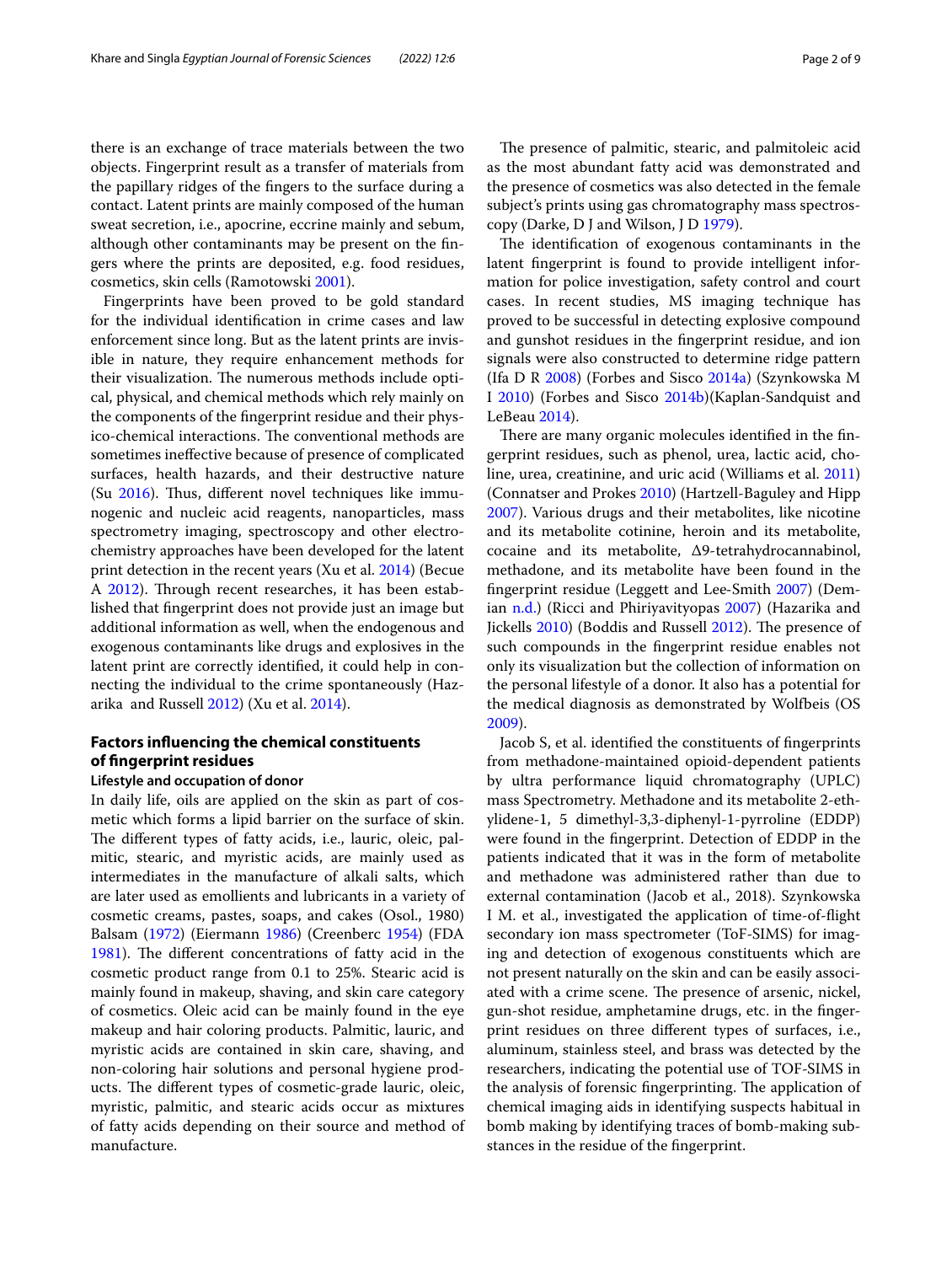Drug traces were detected in the residues of fngerprints and also integrated in the metabolism of an individual. In a study, drugs like sulfonamides, L-dimethylamphetamine were identifed in the eccrine sweat secretion. Medications and diseases are also seen to infuence the constituents of fngerprint residue. In a study, exogenous pharmaceutical contaminant of terbinafne, an antifungal medicine was detected and imaged utilizing SALDI-TOF-MS after developing using carbon black doped silica particles. The presence of traces of medicine in the latent fngerprint residue could provide information about a person's lifestyle and other vital information (Dam and Aalders [2014\)](#page-7-18).

## **Variation in constituents with the age of donor**

The composition of free fatty acid in sebum was found to change signifcantly with the increasing age of a person. In a 5-day-old newborn the approximate percentage was reported to be 1.5%. In young children of 1month to 4years, the value rises signifcantly to about 20–23%. The value becomes stable to 16-19% for adolescent and post-adolescent subjects (upto 45 years of age). The value of triglyceride was also found to vary significantly. The triglyceride composition is observed to be 52% of their sebum. In infants of 1month to 2years of age, the value reduced signifcantly to 38%. Consequently, the value was found to peak at 50% in young children of 2–4years and then slowly decreased to 41% in post-adolescent subjects. The sebum wax ester is found to be 26.7% in newborns. The value begins to decrease in infants to 17.6% and continues to decrease between the ages of 4 to 8years to value of 6.9%. The value then begins to rise to  $17.8\%$  in preadolescence and increases to 25% till 45years of age. In preadolescence the value begins to increase to 17.8% and continues to rise to a value of 25% upto 45years of age. The cholesterol level in sebum peaks to 7.2% in pre-adolescence. Newborns were reported to have 2.5% cholesterol in the sebum, whereas post-adolescence had the lowest value of 1.4%. Cholesterol ester composition tended to vary in 2.5%. Squalene composition is found to vary with the age of a donor, though it is not very significant. The squalene composition is found to be 9.9% in newborns and reaches to 6.2% in children aged 2–4 years. The concentration begins to slowly rise to 7.7% in children aged 4years and is found to peak in post-adolescence to a value of 12% (Ramasastry [1970](#page-8-7)).

It is known that the chemical constituents of fngerprints depends on advancing age and is highly diverse between that of children and adults. In a study it was determined that the fngerprint composition from children was found to contain higher quantity of volatile unesterifed free fatty acids while adults were found to contain higher quantity of less volatile fatty acids by using GC-MS (Girod [2012](#page-7-0)). Hemmila et al. investigated the use of FTIR refectance spectra in combination with partial least square regression method the relationship between the constituents of the prints and age, with a substantial change around puberty (Hemmila [2008\)](#page-7-19). Thus, the technique could be successfully utilized to determine the age of criminals who left a print and no other information is known.

#### **Types of substrates**

The type of substrate should be correctly identified for the successful development of latent fingerprint. The substrates could be separated into three classes mainly: porous, semi-porous, and non-porous.

#### **Porous**

The porous substrates are mostly adsorbent in nature and include materials like cardboard, wood, paper, and diferent types of cellulose. Fingerprints deposited on these types of substrates gets absorbed and are somewhat resilient. The amino acid technique can be utilized in this process, because the amino acids remain stationary when absorbed (Almog [2001](#page-7-20)).

#### **Semi‑porous**

Semi-porous surfaces can be characterized by their character to absorb as well as resist fingerprint residue. The fngerprint residue may or may not get absorbed onto the substrate which includes glossy magazine covers, fnished wood, glossy cardboard, and some cellophane (Yamashita [n.d.\)](#page-8-8).

#### **Non‑porous**

These types of surfaces do not absorb. The various type of surface repels moisture and is polished in nature. The surfaces include glass, metals, plastic, aluminum cans, ceramic mugs, and painted wood on which the fngerprint development method of powder technique could be applied along with dye stains, cyanoacrylate, and vacuum metal deposition (Yamashita [n.d.\)](#page-8-8).

In a study conducted by Oak Ridge National Laboratory to study fngerprint residues, it was analyzed that children's fngerprint on non-porous surface did not remain for more than a few days (Noble [1995,](#page-7-21) Noble [1997](#page-7-22)). In some crime scenes, latent fngerprints on multicolored and patterned substrates may prove to be diffcult to develop, so the use of gel-lifters or further enhancement methods in a laboratory was required. Ricci et al. obtained the IR chemical imaging of latent fngermarks lifted with the adhesive tapes from diferent surfaces (Peng and Q. W. [2015\)](#page-8-9). Emmons et al. utilized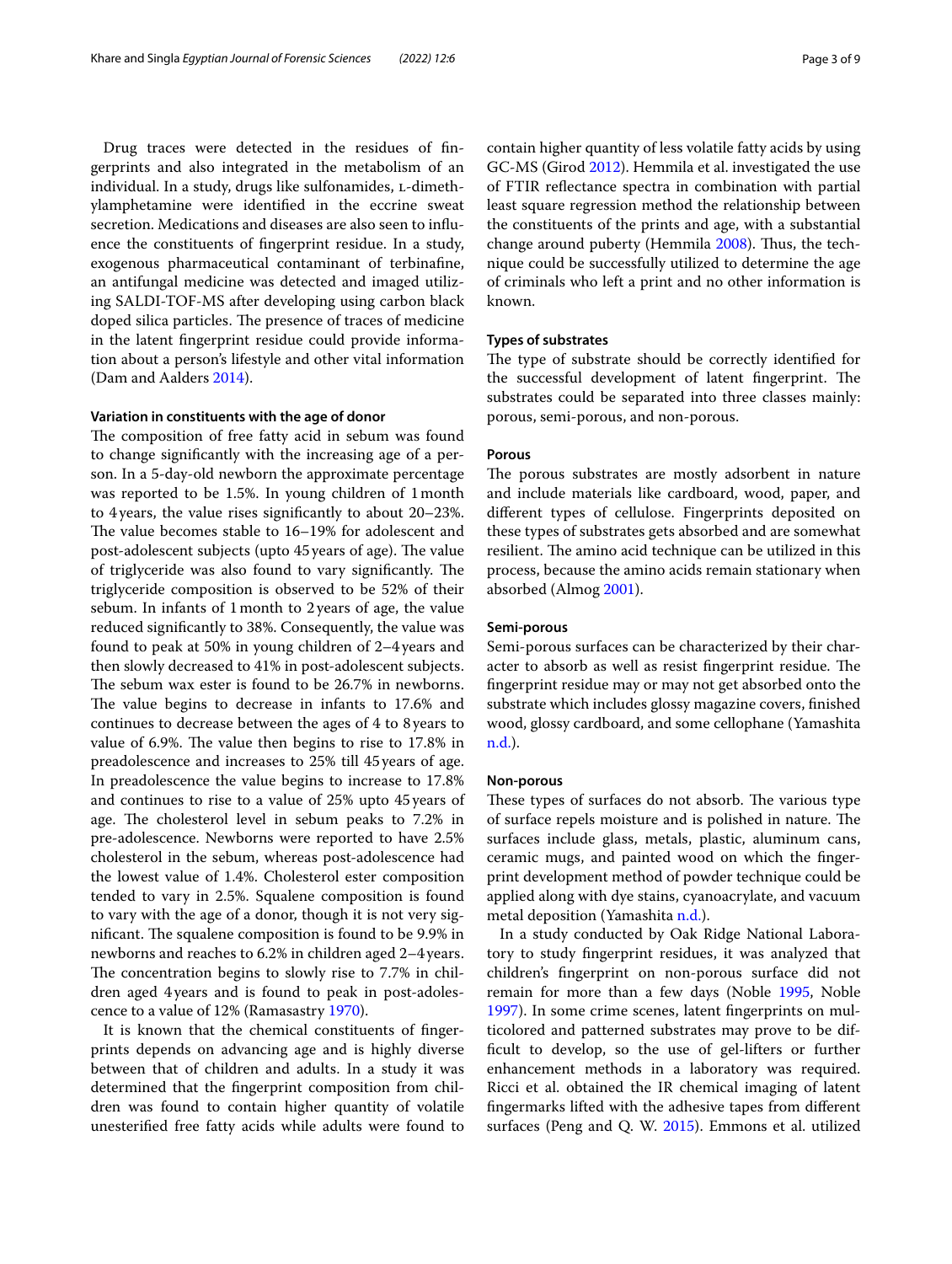the technique of automated background subtraction algorithm to substantiate the interference from the background for the detection of trace amounts of explosive contaminants in trace quantities in the fngerprint residues; thus, it may be possible to detect explosives and similar contaminants on most surfaces (Goode and M. J. [1983](#page-7-23); Emmons et al. [2009\)](#page-7-24).

Risoluti et al. developed a novel technique to investigate the efficacy of Lumicyano as a "one-step" treatment instead of cyanoacrylate/BY40 in the detection of fngerprint. The prints of sebaceous and eccrine nature, aged and fresh, and deposited on diferent non-porous surfaces were analyzed in the study. This technique was also capable in extracting the genetic profle from the same fnger mark without afecting the nature of DNA (Risoluti and F. V. [2019](#page-8-10)).

The development of latent prints depends on the types of surfaces on which they are found. For such surfaces, the conventional methods of latent print detection become ineffective. The enhancement procedures for such prints can be categorized into (1) use of physical methods such as small particle reagent method, vacuum metal deposition method, (2) use of chemical reagents utilizing 1,2-indanedione, ninhydrin, 1,8 diazafuoren-9-one (DFO), and genipin method, (3) optical and spectroscopic method, and (4) combination of spectroscopic and chemical technique (Risoluti and F. V. [2019\)](#page-8-10).

Alessandrini F, et al. investigated the infuence of individual and exogenous factors on the amount of DNA recovered from diferent substrates of metal, wood, and glass and the aptness of DNA obtained from fngerprints for forensic identification. The amount of DNA recovered was between 0.04 and 0.2ng. The amount of DNA was reduced signifcantly because of hand washing prior to taking fngerprint. Secondary transfer contaminants, stutters, spurious alleles, and other artifacts were observed to afect correct DNA profles (Alessandrini et al. [2003\)](#page-7-25)

Worley G C, et al. investigated the spatial elemental imaging characteristic of Micro-X-ray Fluorescence to acquire elemental spectra and directly image both visible and latent fngerprint by the aid of inorganic elements present in the fingerprint residue. The eccrine and sebaceous prints were identifed by the presence of potassium and chloride elements. The prints covered in lotion, saliva, banana, and sunscreen were also detected indicating the potential of MXRF in visualizing fngerprints on varied surfaces that are sometimes problematic using other analytical methods (Worley et al. [2006](#page-8-11)).

#### **Environmental conditions**

Blasdell in his study noted that the fngerprint of a child disappeared sooner than that of adult as they have a large amount of volatile esters. The level of cholesterol in children was found to be higher in children (Blasdell [2001](#page-7-26)). In a study conducted at ORNL, the presence of nicotine was detected in the fngerprint samples of an adult. It was initially thought as environmental contamination by handling of tobacco products but analysis of samples indicated that the individual had quit smoking sometime ago. Williams et al. studied children's fngerprint as a function of temperature and time by utilizing FTIR microspectroscopy and concluded that due to thermal stability, the salts in the residue of fngerprint were more stable than the esters. Thus, it could be easily located and measured with respect to time (Williams et al. [2011](#page-8-4)).

In a study through Fourier transform infrared spectroscopy (FTIR) analysis, it was demonstrated that in higher temperatures of environment, the degradation of ester and urea occurred rapidly. (Ricci and Bleay [2007\)](#page-8-12). Rise in temperature of the environment was also found to have a signifcant impact on the amino acid in the fngerprint residue (De Paoli [2010](#page-7-27)).

#### **Miscellaneous contaminants**

The contaminants from environment are also identifed in the analysis of fngerprint residues. In such cases, caution should be practiced to determine whether the compound is an external contaminant or obtained from endogenous source. There can be sometimes overlaying between the compounds which are present in the extraneous substance and that of endogenous nature, which leads to overestimation of quantity of the compounds. Cosmetics, hair products, perfumes, body and face creams are some commonly recognized contaminants. Odorology is a technique which can be utilized to extract and investigate the human scent and establish the connection between the object/subject or if the suspect has handled an object (Pomara et al. [2015](#page-8-13); Maglietta et al. [2017](#page-7-28); Sessa et al. [2018](#page-8-14); Ferrara et al. [2019;](#page-7-29) De Simone et al. [2019\)](#page-7-30). This application could be utilized to link a culprit to scene of crime. Moreover, it could also aid in investigation of identity of missing persons.

#### **Instrumental techniques**

#### **Mass spectrometry**

It is the most prevalent method for obtaining information about the elemental composition of samples including their molecular structure, qualitative, and quantitative composition of complex mixtures, the composition and structure of isotopic properties of atoms in samples (We Q et al. [2016\)](#page-8-15). It is an analytical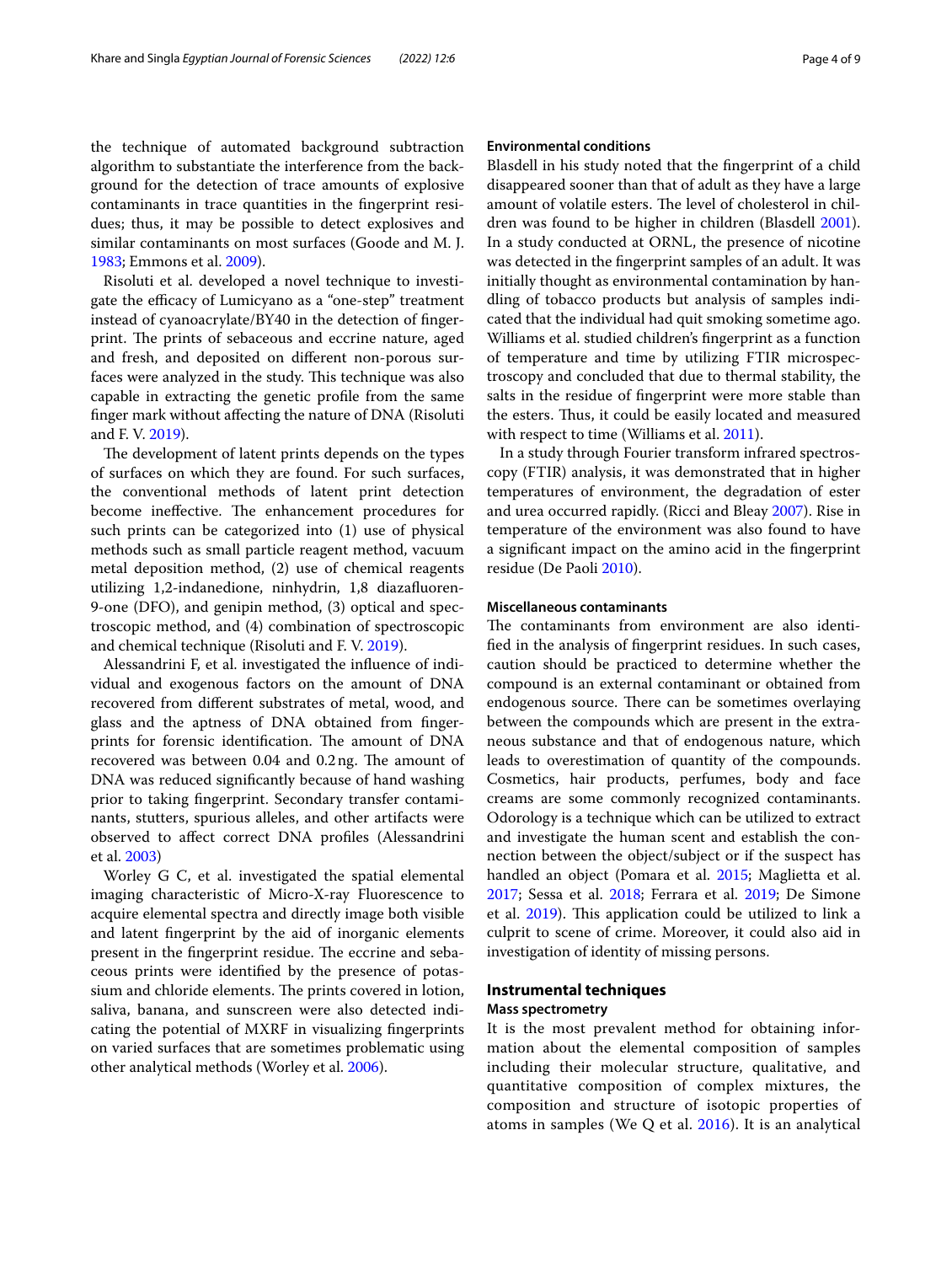technique in which the atoms are separated, ionized according to their  $m/z$  ratio. The major MS techniques which have been applied for the fngerprint analysis are matrix-assisted desorption ionization mass spectroscopy (MALDI-MS), laser desorption ionization mass spectroscopy (LDI-MS, electron impact mass spectroscopy (EI-MS), and surface-assisted laser desorption ionization mass spectroscopy (SALDI-MS). These were mainly utilized to study the aging and degradation of fngerprints, use of nanoparticles in the enhancement, development of their chemical profles and development of new MALDI matrices (Gonzales, M., 2020).

#### *Gas chromatography mass spectrometry*

In contrast to other mass spectrometric technique, separation is carried out in gas chromatography and liquid chromatography only, as it is quite laborious. Many steps are required for the preparation of sample, to develop and optimize a method. Moreover, they require expensive inputs and apparatus, but they have been well established as a standard in the forensic analysis of evidences, namely ink, soil, paint, fngerprints and others.

Archer E N, et al. studied the chemical changes in lipid component of a fngerprint over time by aid of GCMS. Tetradecanoic acid, palmitoleic acid, oleic acid, squalene, and cholesterol were observed to vary at different levels. The loss of squalene was noted at a reduced rate in the prints stored in the dark (detected even after 33 days) than in the prints stored in the light (not detected after 9 days of storage) (Archer et al. [2004\)](#page-7-31).

Michalski S, et al. identifed possible fatty acids, which aid in the profling of an individual. By the aid of GC–MS, individuals of diferent gender and races were classifed on the basis of varying ratios of fatty acid methyl esters. Moreover, the intravariability and intervariability of some compounds were recorded to be high, suggesting the possibility to individualize on the basis of chemical profle. Two-dimensional GC proved to be benefcial due to its ability to separate complex organic mixtures based upon classes of compounds present (Michalski et al. [2013](#page-7-32)).

Cadd J S, et al. investigated diferences between the extraction and separation methods of fatty compounds from fngerprints to obtain a range of sebaceous substances. Sebaceous and eccrine prints were considered, and seven solvent systems previously used in literature were explored to determine their extraction efficiency. The outcome recommended the use of MeOH/TMSCl for the derivatization of fatty acids followed by the use of  $CHCl<sub>3</sub>$  for the extraction of squalene, cholesterol, FAMEs, and wax esters (Cadd et al. [2015\)](#page-7-33).

Shi Jun-Wen, et al. employed the use of air-fow assisted desorption electrospray ionization mass spectrometry imaging in four kinds of fngerprints, i.e., sweat, inked, sunscreen, and foundation, for the analysis of constituents of fngerprint and for obtaining its high-resolution image. The overlapped fingerprints were distinguished in accordance with the chemical information obtained in the results (Jun Wen et al. [2019\)](#page-7-34).

## *Matrix‑assisted laser desorption ionization–mass spectroscopy imaging and laser desorption ionization*

MALDI-MS is a particular technique which is highly efficient in the detection of high molecular weight molecules (Schriemer and L. L. [1996](#page-8-16)). It utilizes a matrix to aid in the ionization and desorption of laser desorption imaging which increases the yield of analyte ions. Thus, with increased ion yield better structural information about the object of interest could be identifed. It has been widely used till now for the detection of endogenous lipids in sebaceous and eccrine prints thus demonstrating the sensitivity of the instrument in analyzing the object of interest in trace quantities (Wolstenholme [2009\)](#page-8-17).

Wolstenholme R, et al. employed MALDI-MSI for the imaging of endogenous lipids obtained from ungroomed and groomed prints. Oleic acid was used as a part of the methodology and was detected along with its degraded products after a passage of 7days, at diferent temperatures. The imaging of fingerprint samples was then performed. The fingerprint's pattern was confirmed by analyzing the m/z values of degraded products of oleic acid which enabled the distinction of the diferent fngerprints (Wolstenholme [2009\)](#page-8-17).

Lauzon N, et al. investigated the use of MALDI and LDI IMS for detection of chemical constituents in the fnger print. Polymeric substances such as polyethylene glycol and polypropylene glycol found in hand lotions were observed on the ungroomed fngerprint. For IMS analyses, the fngerprint motif was observed on paper after silver deposition, and numerous compounds of squalene, wax esters, fatty acids, DAGs, and TAGs were detected. The use of 2-MBT was found to be most suitable matrix for IMS of constituents from latent fngerprint (Lauzon et al. [2015](#page-7-35)).

Groeneveld G, et al. employed diferent variants of MALDI MS technique for the detection and mapping of drugs of abuse and their metabolites in fngerprints with and without prior development with cyanoacrylate fuming or by the technique of vacuum metal deposition. Seventeen compounds were selected from fve different classes of drug: amphetamines, alkaloids, opioids,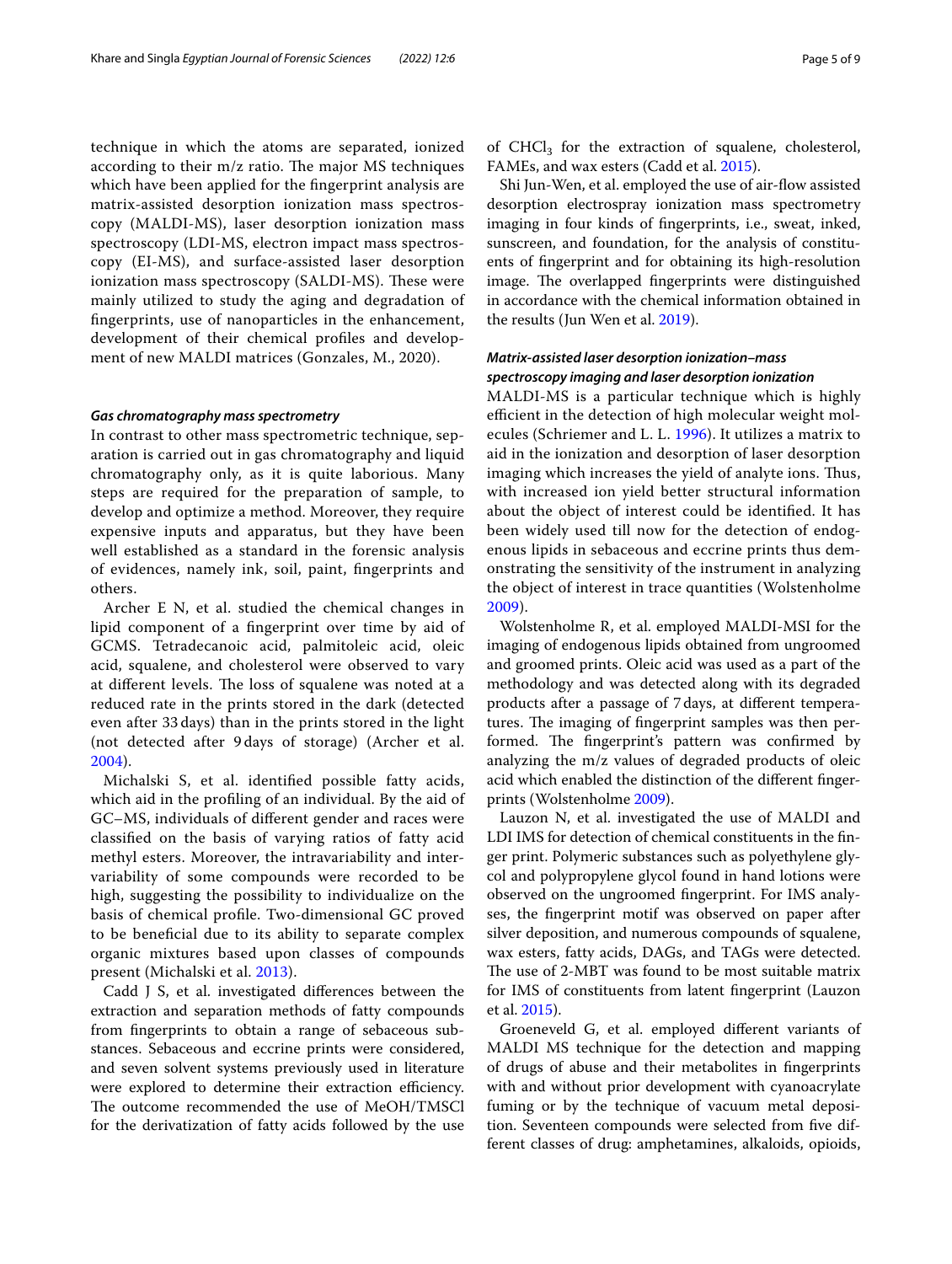cannabinoids, and designer drugs. VMD treatment was found to be more capable than cyanoacrylate fuming and the quality of ridge pattern was found to be strongly molecule dependent (Groeneveld et al. [2015\)](#page-7-36).

#### *Time‑of‑fight secondary ion mass spectrometer*

It is a surface sensitive analytical technique which utilizes a pulsed ion beam for the removal of molecules from the outermost shell of the sample. It is applied in forensic science for the visualization, characterization, and analysis of fngerprints left after their contamination by traces of drugs, cosmetics, and other such surface contaminants (Szynkowska et al. [2009](#page-8-18)).

Rowell F, et al. investigated the use of hydrophobic silica dusting agent containing carbon black as a matrix to detect illicit drugs and contact residues using SALDI-TOF-MS in positive ion reflectron mode. The dusting agent produced developed marks for visualizing the prints while acting as a SALDI-TOF MS enhancer that was equivalent to the standard matrix enhancer 2,3-dihydroxybenzoic acid (DHB). Analysis was performed by direct MS of the pre-dusted fngerprints on the surface of a target plate and, lifted using commercial tape. The presence of the parent drug and its metabolites was confrmed as characteristic and unique fragmentation patterns were observed in each case (Rowell et al., 2009).

Hinder J S and Watts F J demonstrated the use of ToF-SIMS in the analysis of latent fngerprints with a view of forensic and biomedical applications (Hinder and Watts [2010](#page-7-37)). Szynkowska, et al. demonstrated that SIMS could be employed to produce images of whole fngerprints on inorganic surfaces such as steel, brass and glass. The detection of various exogenous substances, i.e., industrial lubricants, personal care products and pharmaceuticals on diferent organic surfaces was confrmed. SIMS images, even at low resolution was able to diferentiate regions of underlying substrate materials and that of latent fngerprint. Fingerprint images acquired by SIMS imaging were capable of visualizing the minutiae associated with fngerprints in high resolution (Szynkowska et al. [2010\)](#page-8-3).

## **Vibrational spectroscopy imaging** *Fourier transform infrared spectroscopy*

The vibrational spectroscopic imaging is another important technique for the reconstruction of latent fngerprints by generating the chemical contrast using the spectroscopic signatures identifed in the fngerprint deposits. The previous studies have successfully detected the presence of latent prints on various surfaces using the infrared technique, the reconstructed images of the print were of sebaceous and eccrine residues which could also be used as an evidence (Williams and S. R. [2004](#page-8-19))(Crane and B. G. [2007](#page-7-38))(Ricci and Bleay [2007\)](#page-8-12).

Ricci C, et al. investigated the combination of ATR-FTIR imaging with tape-lifting for the examination of fngerprint of an individual after the handling of illicit drugs. The variation in the distribution of amino acids and lipids were also identifed using this approach. Crane J N, et al. utilized FTIR technique to obtain the detailed image of unprocessed groomed latent fngerprint on various substrates. In addition, the trace components present on various substrates were also preserved (Crane et al. [2007](#page-7-38)).

Tantouh M, et al. employed the use of FTIR in imaging fngerprints on diferent surfaces. Separate methodologies were employed in each surface for obtaining better quality of fnal fngerprint image. It was detected that FTIR gave high-quality images of cyanoacrylate fumed fngerprints on various substrates (Tantouh et al. [2007](#page-8-20)). Chen T, et al. investigated the use of infrared chemical images which indicated the presence of explosive, RDX mixed with natural secretions even in overlapped fngerprints (Chen et al. [2009](#page-7-39)). Ng Ronnie Hei Ping, et al. investigated the combined application of FTIR and Raman for imaging latent fngerprints. Spectral searching algorithms were tested for the detection of targeted substances in fngerprint out of which Spectral Angle Mapper correlational algorithms gave the best results. A total of 42 inferior quality spectra were observed and later characterized from the images of latent prints uncontaminated in nature. Aspirin, diazepam, and explosives deposited on the contaminated fngerprints were also detected Ng Ronnie et al. [2009](#page-7-40).

Antoine M K, et al. compared the groomed fngerprint samples of father and son pair over a passage of 4 week using FTIRM. At the end of study, signifcant compositional diferences were obtained between the respective prints. Thus, the study confirmed the use of FTIR spectrum for the determination of age of person using compositional diference (Antoine et al. [2010\)](#page-7-41). Banas A, et al. employed FTIR to determine the ability of adhesive tapes to transfer exogenous substances together with fngerprint marks. The contaminated fingerprints were prepared using explosives and non-controlled substances like sugar and aspirin on different substrates. The prints were treated with gray, white, and black powders and underwent FTIR analysis. It was concluded that the time taken to identify the exogenous substances in fngerprint was increased because of presence of other contaminants (Banas et al. [2014\)](#page-7-42).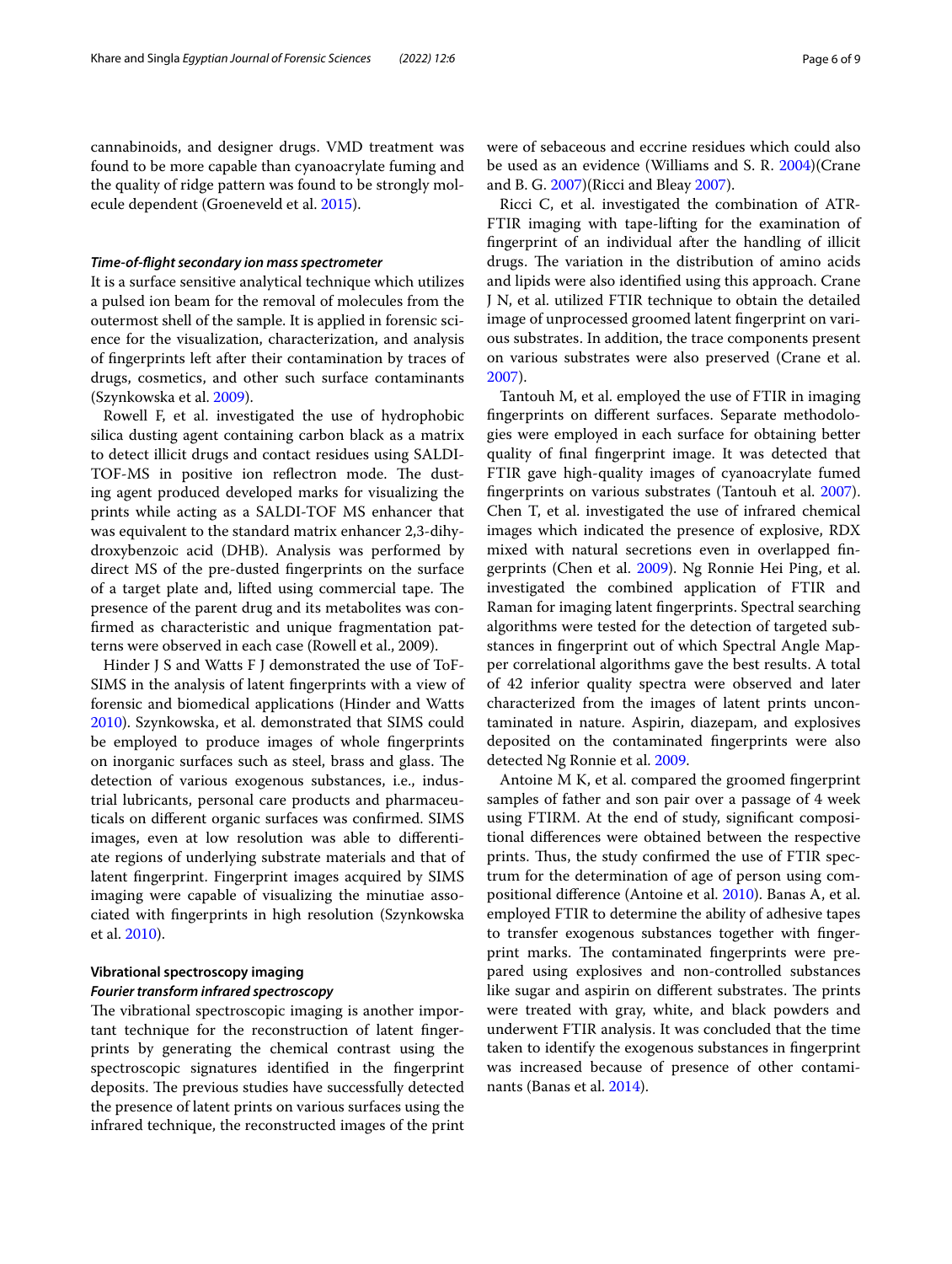#### *Raman spectroscopy*

It is a non-destructive chemical technique used to obtain detailed information regarding the chemical structure, polymorphy, phase, crystallinity, and their molecular interactions. Raman spectroscopy is a useful technique in the analysis of latent fngerprints as it allows the nondestructive analysis of the print and the subsequent identifcation (Daya and H. G. [2004\)](#page-7-43)

Widjaja E, investigated the integrated results of Raman spectral mapping, tape-lift, and multivariate BTEM, to derive chemical information of latent fngerprints along with trace materials. Three model cases were developed, i.e., sebum-rich fngerprint obtained after touching forehead, drug model consisting of *L*-arginine, ibuprofen, and sodium bicarbonate; and additive model comprising of sucrose and aspartame. By the employment of advanced multivariate data analysis technique, pure component spectra of both lifting media and trace materials were achieved. The quality of pure component spectral reconstructions of the three cases was very high (Wid-jaja [2009\)](#page-8-21). The results were achieved by the integration of tape-lift method and Raman spectroscopic imaging with efective multivariate curve resolution method. Emmons, et al. demonstrated in his study that explosives could be detected in contaminated fngerprints using bright feld Raman imaging and Pearson's cosine cross- correlation analysis of the specific region of range  $550 \, \mathrm{cm}^{-1}$  to  $1850 \,\mathrm{cm}^{-1}$  (Emmons et al. [2009](#page-7-24)).

#### **Immunogenic and nucleic acid reagents**

Aptamers can be termed as oligonucleotide or peptide molecules which bind to specifc target molecule. Aptamers when form a specifc and stable three dimensional structure can easily bind a large number of targets (Stoltenburg and R. C.  $2007$ ). The aptamers are said to highly specifc shown by the aptamer-target binding complexes which have been found to be in higher quantities than antigen-antibody complex (Yang and Y. D. [2007](#page-8-23)).

Russel, et al. demonstrated that a smoker's fngerprint can be examined by the combination of gold nanoparticles with the antibodies which were specifc to cotinine and secondary antibody tagged with a dye. Fluorescence images revealed the minute second and third level details indicating simultaneous detection of chemical composition along with the physical features (Leggett and Lee‐Smith [2007\)](#page-7-14). Later in the study, Russel et al. further documented that by utilizing magnetic particles tagged with anti-cotinine antibodies to image the cotinine present in the latent fngerprints of smokers and concluded that the probable identity of an individual could be established within 15min (Hazarika and Jickells [2010\)](#page-7-16).

In a study, the use of gold NPs in conjugation with anti-l-amino acid antibodies was demonstrated for the visualization of latent fngerprints, particularly aged and degraded ones on non-porous surfaces (Spindler et al. [2011](#page-8-24)). Xu L R, et al. demonstrated the presence of epidermal growth, lysozyme, and dermicidin in the print residue. Through this study not only the ridge patterns but also the chemical constituents of the fngerprints were obtained efectively. Xiang Rang, et al. investigated nucleic acid controlled AgNCs platform for the visualization of latent fngerprints. Multi-color images for visualization of fngerprint pattern and the chemical constituents of fngerprints were obtained. Emission modulating region and aptamers region provide a simultaneous identifcation of multiple components (Rang et al. [2015\)](#page-8-25).

## **Conclusions**

Although fngerprints have been in use as evidence in forensic science for more than hundred years, developments in its research continue. Further advancements in the identifcation of the chemical constituents are still in progress, as an interest is rapidly growing among researchers to discern the chemistry behind the fingerprints. The analysis of fngerprints in providing chemical information about the donor's age, ethnicity, gender, lifestyle, and occupation is an important aspect of fngerprint examination. Detailed information is required to study the efects of infuence factors on the fngerprint's constituent in order to determine the reaction mechanism for the analytical techniques.

Through this article an attempt has been made to furnish updated review of the analytical techniques applied till date in the quantitative and qualitative examination of constituents in the fingerprint residues. Though, there are several analytical techniques employed till date to explicate the constituents of fngerprints, detailed information is still lacking. Therefore, advanced future research is need of the hour for identifcation of the fngerprints and determining their aging kinetics.

#### **Abbreviations**

MeOH/TMSCl: Methanol/trimethylsilyl chloride; RDX: Research Development Explosive; FTIRM: Fourier transform infrared spectroscopy microscopy; BTEM: Band target entropy minimization; UCNP: Upconversion nano particle; CBA: Cocaine binding aptamers.

#### **Acknowledgements**

This review was conducted at Dr. A.P.J. Abdul Kalam Institute of Forensic Science, Bundelkhand University, Jhansi, Uttar Pradesh, India. I am also grateful to Mr. Pawan Gupta, Research Scholar, Bundelkhand University for his valuable comments on the earlier version of the manuscript.

#### **Authors' contributions**

V.K.—conceptualization; writing; original draft preparation and editing. A.S. review; editing and approving fnal draft. All the authors read and approved the submission of fnal manuscript and have no confict of interest.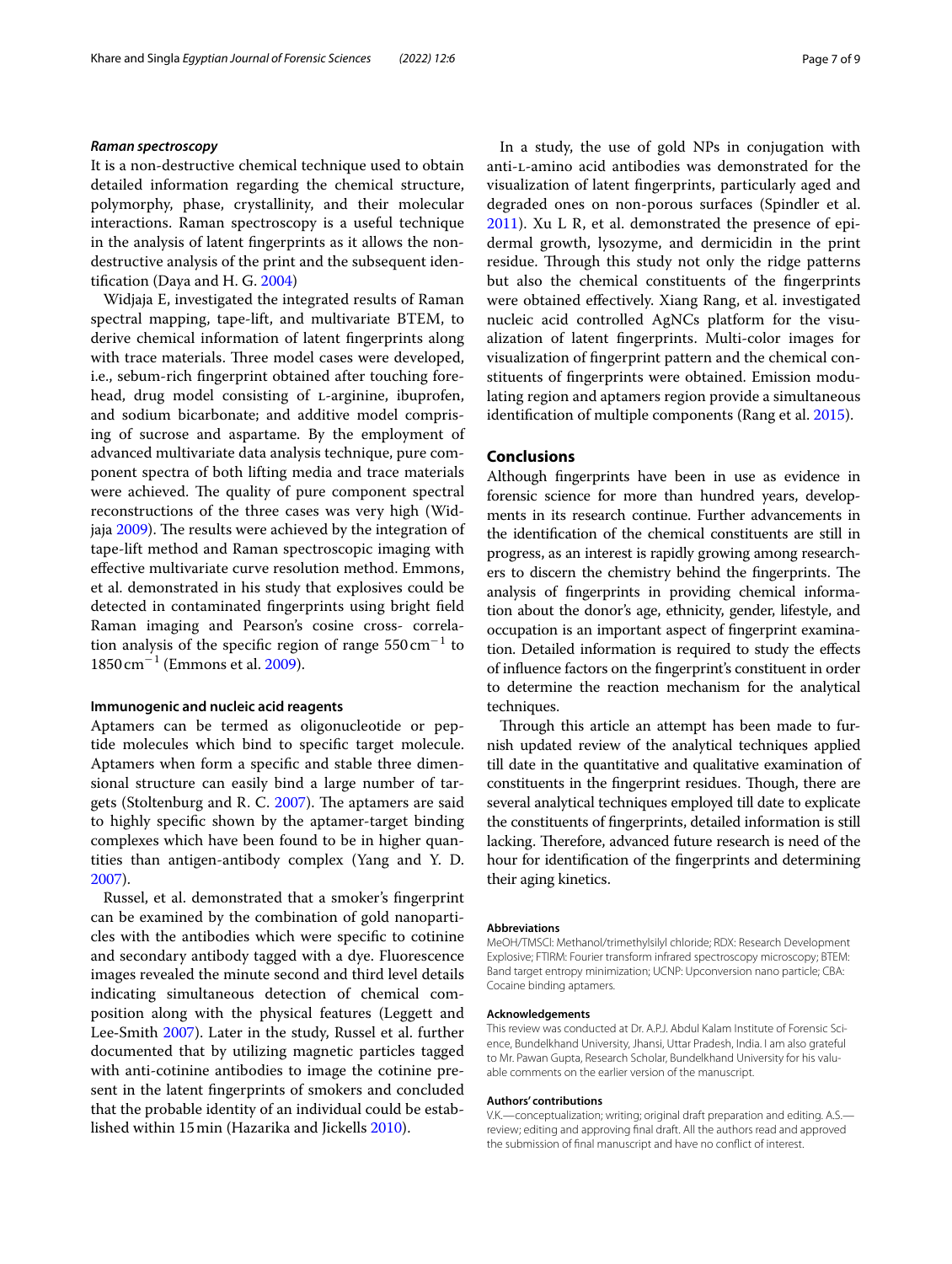#### **Funding**

Not applicable.

## **Availability of data and materials**

Not applicable.

#### **Declarations**

**Ethics approval and consent to participate** Not applicable.

## **Consent for publication**

Not applicable.

#### **Competing interests**

All authors declare that they have no competing interests.

#### Received: 12 October 2021 Accepted: 23 December 2021 Published online: 27 January 2022

#### **References**

- <span id="page-7-25"></span>Alessandrini F, Cecati M, Pesaresi M, Turchi C, Carle F, Tagliabracci A (2003) Fingerprints as evidence for a genetic profle: morphological study on fngerprints and analysis of exogenous and individual factors afecting DNA typing. J Forensic Sci 48(3):1–7
- <span id="page-7-20"></span>Almog, J. (2001). Fingerprint development by ninhydrin and its analogues. In G. C. Lee H. C., & E. R. E. (Ed.), In Advances in Fingerprint Technology. CRC Press: Boca Raton.
- <span id="page-7-41"></span>Antoine, M. K.; Shirin Mortazavi, S.B.; Miller, D. A. and Miller, M. L. (2010) Chemical diferences are observed in children's vs. adults' latent fngerprints as a function of time. J Forensic Sci;55(2):513–518
- <span id="page-7-31"></span>Archer, E. N.; Charles, Y.; Elliott, A. J. and Jickells, S. (2004) Changes in the lipid composition of latent fngerprint residue with time after deposition on a surface. Forensic Sci. Int., 154: 224–239
- <span id="page-7-3"></span>Balsam M a (1972) Cosmetics: science and technology, 2nd edn. Wiley, New York
- <span id="page-7-42"></span>Banas, A.; Banas, K.; Breese, H.B.M.; Loke, J.; and Lim, K.S. (2014) Spectroscopic detection of exogenous materials in latent fngerprints treated with powders and lifted off with adhesive tapes. Anal Bioanal Chem.406; 4173–4181
- <span id="page-7-1"></span>Becue A, M. S. (2012) Use of stains to detect fngermarks. Biotech Histochem 86(3):140–160
- <span id="page-7-26"></span>Blasdell, R. (2001) The longevity of the latent fngerprints of children vs. adults Policing: An Int J Police Strategies Manag. 24(3):363-370
- <span id="page-7-17"></span>Boddis AM, Russell DA (2012) Development of aged fngermarks. Anal Methods 4(3):637–641
- <span id="page-7-33"></span>Cadd JS, Mota L, Werkman D, Islam M, Zuidberg M, de Puit M (2015) Extraction of fatty compounds from fngerprints for GCMS analysis. Anal Methods. 7:1123–1132
- <span id="page-7-39"></span>Chen, T.; Schultz, D. Z..; and Levin, W. I. (2009) Infrared spectroscopic imaging of latent fngerprints and associated forensic evidence *analyst*, vol. 134, pp. 1902-1904
- <span id="page-7-12"></span>Connatser RM, Prokes SM (2010) Toward surface-enhanced raman imaging of latent fngerprints. J Forensic Sci 55(6):1462–1470
- <span id="page-7-38"></span>Crane JN, B. G. (2007) Infrared spectroscopic imaging for noninvasive detection of latent fngerprint. J Forensic Sci 52(1):48–53
- <span id="page-7-5"></span>Creenberc, L. A. (1954). Handbook of cosmetic materials: their properties, uses and toxic and dermafologic actions*.* New York: lnterscience Publishers

<span id="page-7-18"></span>Dam VA, Aalders MC (2014) Immunolabeling and the compatibility with a variety of fngermark development techniques. Sci Justice 54(5):356–362 Daya JS, H. G. (2004) The detection of drugs of abuse in fngerprints using

<span id="page-7-43"></span>raman spectroscopy I: latent fngerprints. Spectrochim Acta A 60:563–568 Darke, D. J. and Wilson, J. D.The total analysis by gas chromatography of

<span id="page-7-7"></span>palmar and forehead lipids. AERE Report No. G 1528, 1979

<span id="page-7-27"></span>De Paoli, G.; Sr. Lewis, A.S.; Schuette, L.E., Lewis, A.L.; Connatser, M.R. and Farkas, T. (2010) Photo and thermal-degradation studies of select eccrine fngerprint constituents J Forensic Sci, vol. 55(4) pp. 962–969

- <span id="page-7-30"></span>De Simone S, Maglietta F, Ferrara M, Spagnolo L, Ricci P, De Carlo D, Salerno M, Sessa F, Bertozzi G (2019) Homicide or car accident: the case of the 'guilty' fibre. Med Leg J
- <span id="page-7-15"></span>Demian R Ifa, M. N. (n.d.). Latent fngerprint chemical imaging by mass spectrometry. Science.org, 321(5890:805). doi:[https://doi.org/10.1126/scien](https://doi.org/10.1126/science.1157199) [ce.1157199](https://doi.org/10.1126/science.1157199)
- <span id="page-7-24"></span><span id="page-7-4"></span>Eiermann H (1986) Cosmetic ingredient review, on oleic acid croup, methylene Emmons ED, Tripathi A, Guicheteau JA, Christesen SD, Fountain AW (2009) Raman chemical imaging of explosive-contaminated fngerprints. Appl
- <span id="page-7-6"></span>Spectrosc. 63(11):1197–1203 FDA, F. A. (1981). Cosmetic product formulation data*.* FDA computer printout
- <span id="page-7-29"></span>Ferrara M, Sessa F, Rendine M, Spagnolo L, De Simone S, Riezzo I et al (2019) A multidisciplinary approach is mandatory to solve complex crimes: a case report. Egypt J Forensic Sci 9(1):11
- <span id="page-7-9"></span>Forbes TP, Sisco Edward (2014) Mass spectrometry detection and imaging of inorganic and organic explosive device signatures using desorption electro-fow focusing ionization. Anal Chem 86(15):7788–7797
- <span id="page-7-10"></span>Forbes TP, Sisco Edward (2014) Chemical imaging of artifcial fngerprints by desorption electro-fow focusing ionization mass spectrometry. Analyst 139:2982–2985
- <span id="page-7-0"></span>Girod A, R. R. (2012). Composition of fngermark residue: a qualitative and quantitative review. Forensic Science International(223), 10–24
- <span id="page-7-23"></span>Goode G C, M. J. (1983). Latent fngerprints: a review of their origin, composition, and methods for detection*.* Aldermaston Atomic Weapons Research Establishment
- <span id="page-7-36"></span>Groeneveld, G.; de Puit, M.; Bleay, S.; Bradshaw, R. and Francese, R. (2015) Detection and mapping of illicit drugs and their metabolites in fingermarks by MALDI MS and compatibility with forensic techniques *scientifc reports*., vol. 5(1176), pp. 1-12
- <span id="page-7-13"></span>Hartzell-Baguley B, Hipp RE (2007) Chemical composition of latent fngerprints by gas chromatography-mass spectrometry. J Chem Educ 84(4):689–686
- <span id="page-7-16"></span>Hazarika P, Jickells SM (2010) Multiplexed detection of metabolites of narcotic drugs from a single latent fngermark. Anal Chem 82(22):9150–9154
- <span id="page-7-2"></span>Hazarika P, Russell DA (2012) Advances in fngerprint analysis, 51st edn. (Angew Chem Int)

<span id="page-7-19"></span>Hemmila A, M. J. (2008). J. Forensic Sci*., 53*, 369–376

- <span id="page-7-37"></span>Hinder JS, Watts FJ (2010) SIMS fngerprint analysis on organic substrates *surf*. Interface Anal 42:826–829
- <span id="page-7-8"></span>Ifa DR, M. N. (2008) Latent fngerprint chemical imaging by mass spectrometry. Science 321(805)
- Jacob, S.; Jickells, S.; Wolff, K.; and Smith, N. (2008) Drug testing by chemical analysis of fngerprint deposits from methadone-maintained opioid dependent patients using UPLC-MS/MS. Drug Metabolism Letters. 2(4): 245-247
- <span id="page-7-34"></span>Jun-Wen S, Ling-Na Z, Rong-Liang MA, Bing W, Han-Qing C, Meng W, Hai-Fang W. Wei-Yue F (2019) Chemical analysis and imaging of fingerprints by air-fow assisted desorption electrospray ionization mass spectrometry *Chinese J*. Anal Chem 47(12):1909–1914
- <span id="page-7-11"></span>Kaplan-Sandquist K, LeBeau MA (2014) Chemical analysis of pharmaceuticals and explosives in fngermarks using matrix-assisted laser desorption ionization/time-of-fight mass spectrometry. Forensic Sci Int 235:68–77
- <span id="page-7-35"></span>Lauzon N, Dufresne M, Chauhan V, Chaurand P (2015) Development of laser desorption imaging mass spectrometry methods to investigate the molecular composition of latent fngermarks. J Am Soc Mass Spectrom 26:878–886

<span id="page-7-14"></span>Leggett R, Lee‐Smith EE (2007) "intelligent" fngerprinting: simultaneous identifcation of drug metabolites and individuals by using antibodyfunctionalized nanoparticles. Angew Chem Int 46:4100–4103

<span id="page-7-28"></span>Maglietta F, Sessa F, Albano GD, Bertozzi G, Giugliano P, Vacchiano G et al (2017) Italian mafa: a focus on Apulia mafa with a literature review. Acta Medica Mediterranea 2017(6):947–952

- <span id="page-7-32"></span>Michalski S, Shaler R, Dorman LF (2013) The evaluation of fatty acid ratios in latent fngermarks by gas chromatography/mass spectrometry (GC/MS) analysis. J Forensic Sci 58(1):S215–S220
- <span id="page-7-40"></span>Ng Ronnie Hei Pin.; Walker, S.; Tantouh, M. and Reedy B. (2009) "Detection of Illicit Substances in Fingerprints by Infrared Spectral Imaging" Anal Bioanal Chem., vol. 394, pp. 2039–2048.
- <span id="page-7-21"></span>Noble D (1995) Vanished into thin air: the search for children's fngerprints *anal*. Chem. 67:435A–438A

<span id="page-7-22"></span>Noble, D. (1997) The disappearing fngerprints *Chem matters.,* pp. 9-12